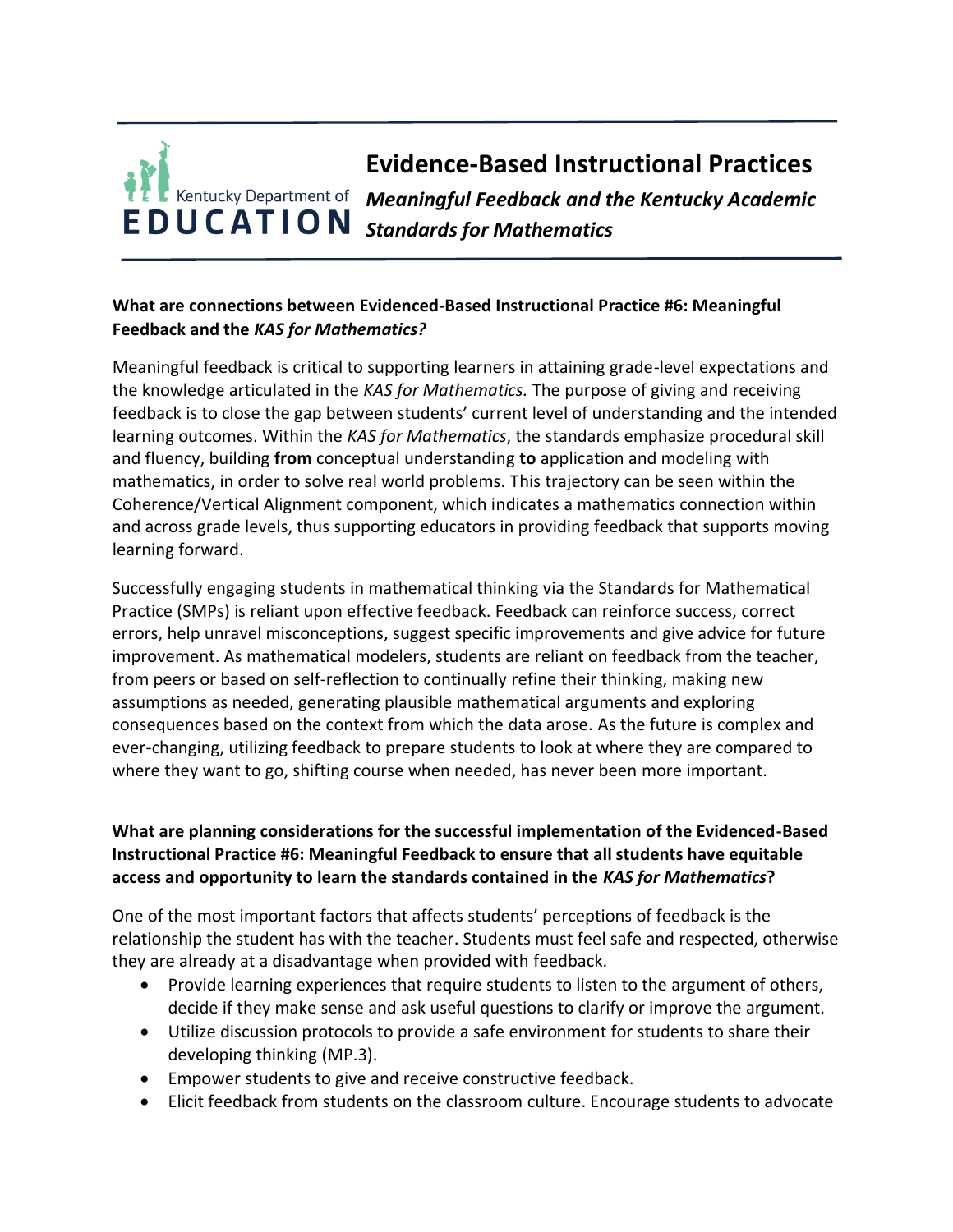for structures that would encourage participation and collaboration.

- Consider:
	- o What steps do I take to establish the learning environment for my students? Is there anything I might want to shift about my approach? (See **EBIP 1** for additional support.)

Formative feedback is most effective when combined with other key formative assessment practices including clarifying and sharing clear learning goals and success criteria and eliciting evidence of student thinking through lessons, assignments and tasks aligned to those goals (Brookhart, 2017).

- Complete the task ahead of time to anticipate potential errors students may make and prepare questions and instructional moves in advance.
- Consider:
	- o Are learning goals written to meet the intent of the *KAS for Mathematics*? Are tasks selected to align with these learning goals?
	- $\circ$  How do I prepare ahead of time to make adjustments based on evidence of student learning gathered during instruction?
	- o How might I support students in giving feedback in specific situations? Are there specific strategies I might employ to help students improve their communication skills?
	- o How do I embed instructional routines to support students in self-assessing their progress toward the learning goal? Is there anything I might want to shift about my current approach?

Feedback culture is also impacted by the view towards making errors, being stuck or having misconceptions. If part of the classroom culture is to always "get things right," then anything that needs improvement is considered "wrong."

- Normalize mistake-making and celebrate intellectual risk-taking using strategies such a[s](https://learn.teachingchannel.com/video/class-warm-up-routine) [My Favorite No.](https://learn.teachingchannel.com/video/class-warm-up-routine)
	- $\circ$  Deconstructing a multiple-choice question might offer students the opportunity to discuss why the incorrect (distractor) answers may have been included and can also be used to highlight common mistakes or misconceptions.
- Consider:
	- o How do I offer students the opportunity to make decisions about how to improve as opposed to a way to determine if they are right or wrong based on whether they get a "good" grade or "bad" grade?
	- o What is my reaction when a student makes a mistake in my class? Is there anything I might want to shift about my current approach? How might I use student mistakes as an opportunity for learning?

Teachers should deliberately plan lessons that include opportunities for students to use feedback which helps to cultivate a growth-oriented mindset and encourage students to view mistakes as a natural part of the learning process (Chappuis, et al., 2021).

• Develop a shared understanding of and expectation for approaching mathematics with